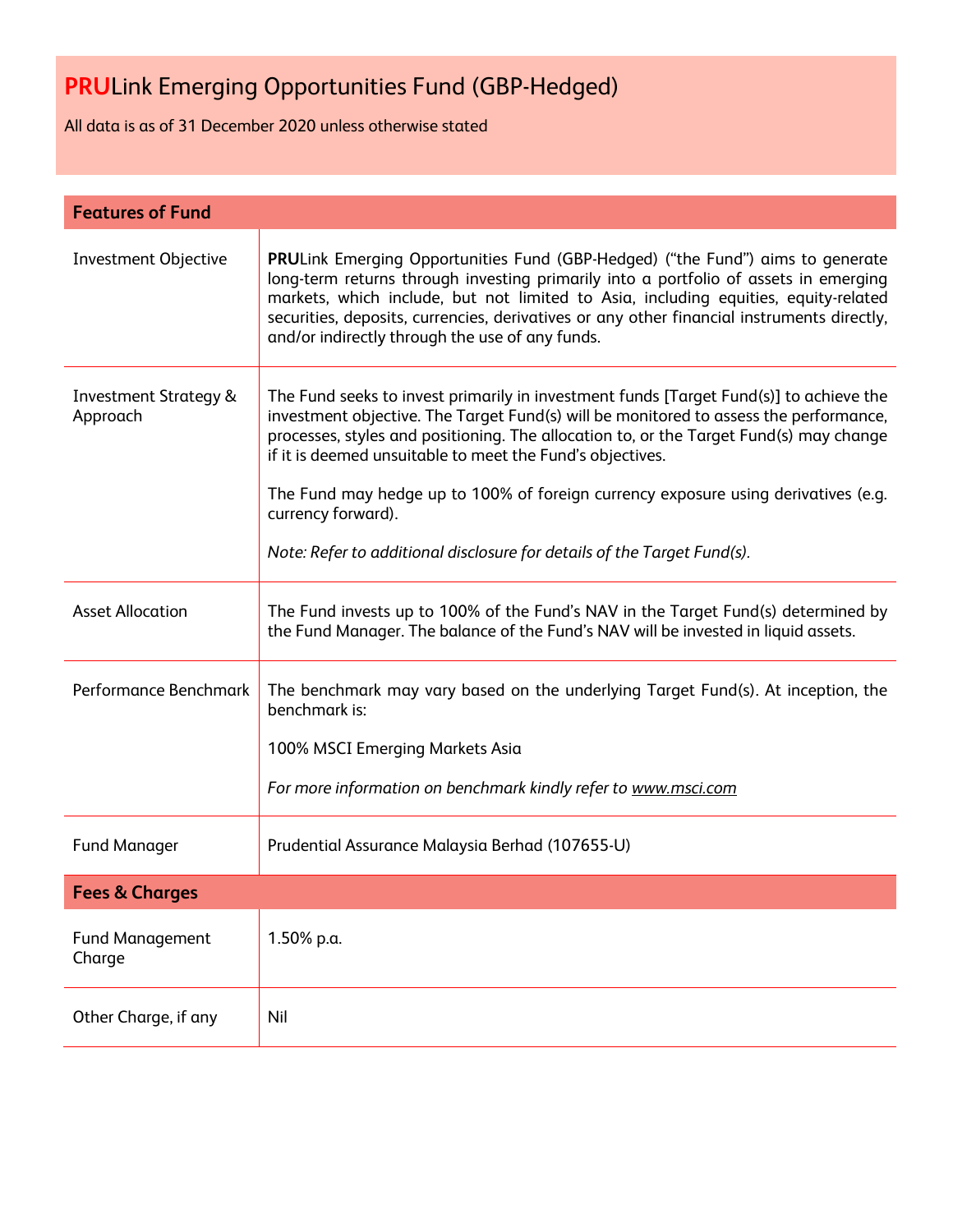All data is as of 31 December 2020 unless otherwise stated

### **Fund Performance**



**PRU**Link Emerging Opportunities Fund (GBP-Hedged) Vs. MSCI Emerging Markets Asia

**Notice: The graphs are included for illustrative purposes only. Past performance of The Fund is not an indication of its future performance.**

| Year | <b>Actual Performance</b><br><b>PRULink Emerging Opportunities Fund (GBP -</b><br>Hedged) | <b>Benchmark</b><br><b>100% MSCI Emerging Markets Asia</b> |
|------|-------------------------------------------------------------------------------------------|------------------------------------------------------------|
| 2019 | $5.55\%$ *                                                                                | $711\%$ <sup>*</sup>                                       |
| 2020 | 30.97%                                                                                    | 28.37%                                                     |

\*Fund Performance is from fund launch date until year end of the same year (non-annualised return).

Notice: Past performance is not an indication of its future performance. This is strictly the performance of the investment / underlying funds, and not the returns earned on the actual premiums paid of the investment-linked insurance product.

Basis of calculation of past performance:

$$
= \left(\frac{\text{Net Asset Value at the end of Year n}}{\text{Net Asset Value at the end of Year n} - 1}\right)\%
$$

*Source: Bloomberg, 31 December 2020*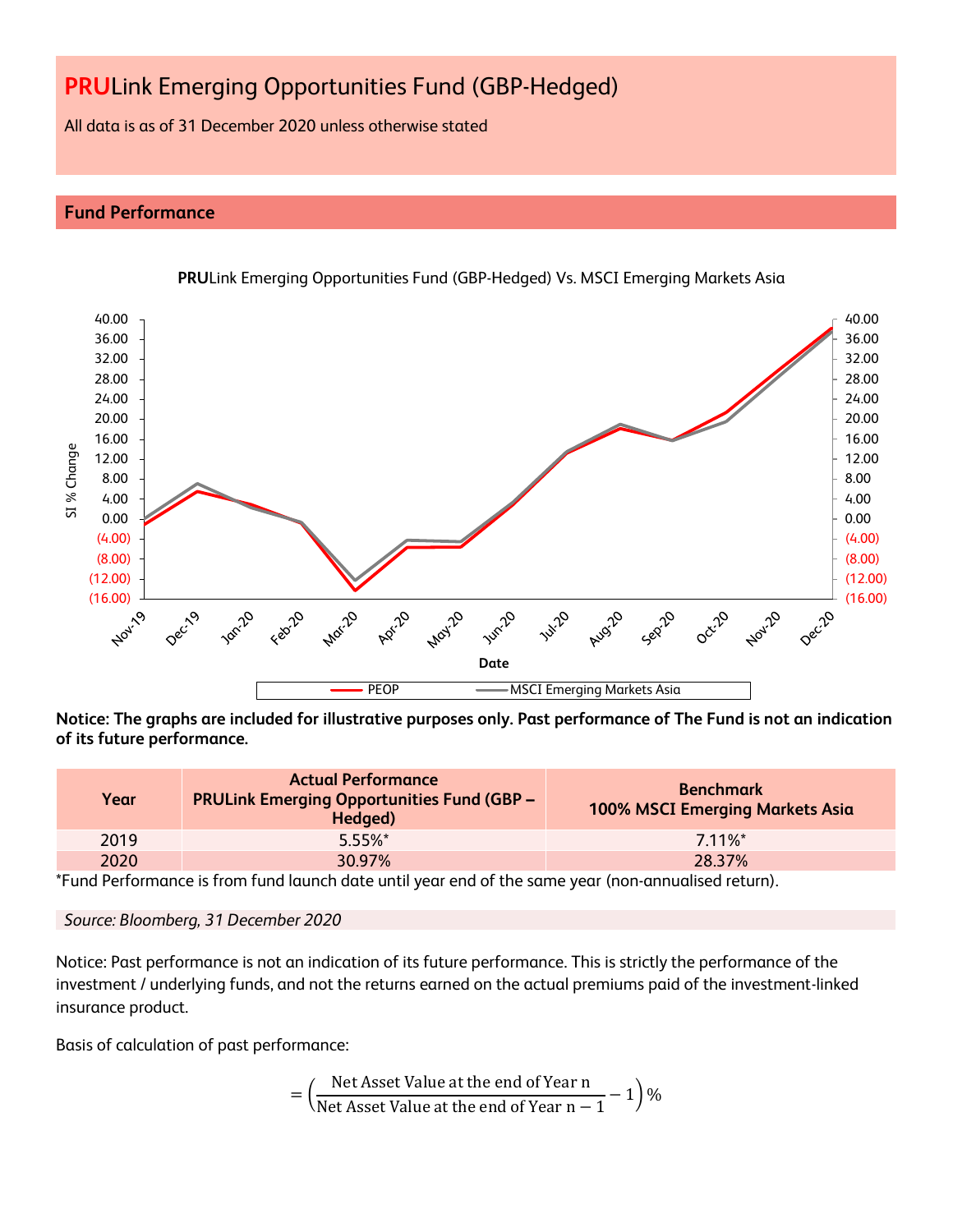All data is as of 31 December 2020 unless otherwise stated

### **Additional Disclosure for PRULink Emerging Opportunities Fund (GBP-Hedged)**

At inception, the Fund will invest into Schroder International Selection Fund Emerging Asia – GBP Hedged Class A Accumulation ("Target Fund") which is managed by Schroder Investment Management (Singapore) Ltd.

The Target Fund aims to provide capital growth by investing in equity and equity related securities of companies in the emerging markets in Asia.

The Target Fund invests at least two-thirds of its assets in equity and equity related securities of companies in the emerging markets in Asia.

The Target Fund may invest directly in China B-Shares and China H-Shares and may invest less than 30% of its assets in China A-Shares through Shanghai-Hong Kong Stock Connect and Shenzhen-Hong Kong Stock Connect.

The Target Fund may use derivatives with the aim of reducing risk or managing the Fund more efficiently. The Target Fund may also invest in money market instruments and hold cash.

The fund performance for the underlying Schroder International Selection Fund Emerging Asia – GBP Hedged Class A Accumulation as at 31 December 2020 is as follows:

| $\bullet$                      | วกวก             | 2010                                            |
|--------------------------------|------------------|-------------------------------------------------|
| Year                           | ZUZY             | 20 I J                                          |
| -<br><b>Net</b><br>Performance | 33.90%<br>$\sim$ | $220/$ *<br>$\overline{\phantom{a}}$<br>2.JJ 70 |

\*Fund Performance is from fund launch date until year end of the same year (non-annualised return).

*Note: The above return is for the Target Fund (Class A Accumulation, GBP Hedged) which is denominated in GBP.*

#### *Source: Schroder Investment Management as of 31 December 2020*

Management fees may be charged at the Fund and/or Target Fund(s) level. Please note that you will be charged a maximum of 1.50% p.a., being the combined annual fund management charge at the Fund and Target Fund(s) levels. In addition, the Fund may incur hedging cost when derivatives (e.g. currency forward) are used for hedging purpose.

Target Fund(s) with investment strategies to invest in Exchange Traded Funds ("ETF") or other Collective Investment Schemes may incur additional expenses at the Target Fund(s) level which is taken as part of the investment strategy considerations to deliver the fund performance.

### **Investment Risks for PRULink Emerging Opportunities Fund (GBP-Hedged)**

The Fund is subjected to investment risks including the possible loss of the principal amount invested. The value of the units may fall as well as rise. In addition, the Fund is subjected to specific risk including and not limiting to:

### **General Risks when Investing in the Fund**

#### **Market Risk**

Market risk refers to potential losses that may arise from adverse changes in the market conditions. Market conditions are generally, affected by, amongst others, economic and political stability. If the market which the Fund invests in suffers a downturn or instability due to adverse economic or political conditions, this may adversely impact the market prices of the investments of the Fund.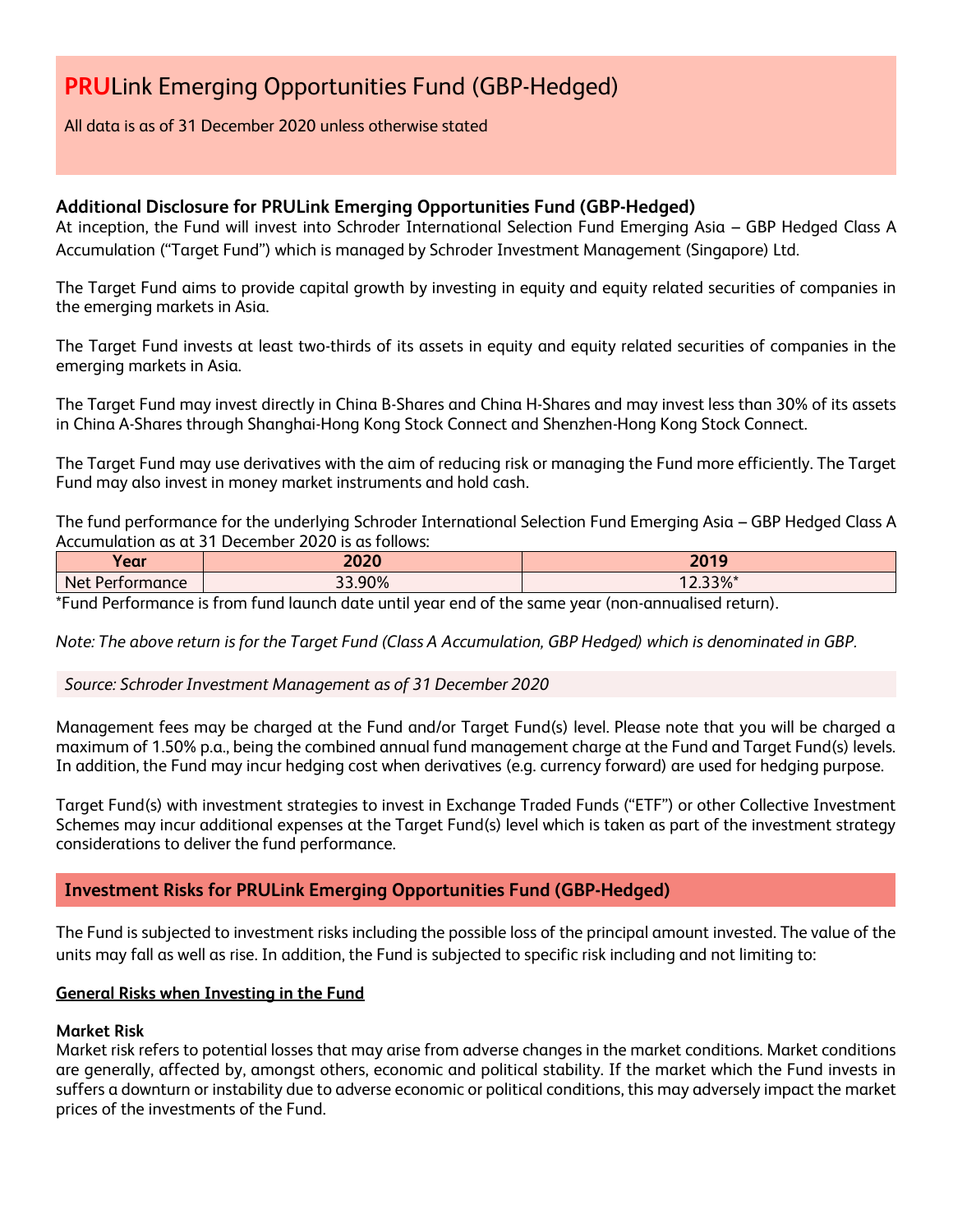#### All data is as of 31 December 2020 unless otherwise stated

#### **Liquidity Risk**

Liquidity risk refers to two scenarios. The first scenario is where an investment cannot be sold due to unavailability of a buyer for that investment. The second scenario is where the investment is thinly traded. Should the investments in the Target Fund(s) be thinly traded, this may cause the Fund to dispose the investment at an unfavorable price in the market and may adversely affect investor's investment. This risk may be mitigated through stringent security selection process.

#### **Inflation Risk**

This refers to the likelihood that an investor's investments do not keep pace with inflation, thus, resulting in the investor's decreasing purchasing power even though the investment in monetary terms may have increased.

#### **Interest Rate Risk**

Interest rate risk is a general risk affecting conventional funds. This is so even though conventional funds only invest in investments that are in accordance with the mandate. The reason for this is because a high level of interest rates will inevitably affect corporate profits and this will have an impact on the value of both equity and debt securities. This risk is crucial in a bond fund since a bond portfolio management depends on forecasting interest rate movements. Prices of bonds move inversely to interest rate movements therefore as interest rates rise, the prices of bond decrease and vice versa. Furthermore, bonds with longer maturity and lower profit rates are more susceptible to interest rate movements.

#### **Credit / Default Risk**

Bonds are subject to credit / default risk in the event that the issuer of the instrument is faced with financial difficulties, which may decrease their credit worthiness. This in turn may lead to a default in the payment of principal and interest.

#### **Risk of Non-Compliance**

This risk arises from non-compliance with laws, rules and regulations, prescribed practices and the management company's internal policies and procedures, for example, due to oversight by the management company. Such noncompliance may force the management company to sell down securities of the Fund at a loss to rectify the noncompliance and in turn may adversely affect the value of investors' investment in the Fund. To mitigate this risk, the Fund Manager has put in place internal controls to ensure its continuous compliance with laws, rules and regulations, prescribed practices and the Fund Manager's internal policies and procedures.

#### **Concentration Risk**

This is the risk of a fund focusing a greater portion of its assets in a smaller selection of investments. The fall in price of a particular equity and / or fixed income investment will have a greater impact on the funds and thus greater losses. This risk may be minimized by the manager conducting even more rigorous fundamental analysis before investing in each security.

#### **Management Company Risk**

The performance of the Fund depends on the experience, expertise and knowledge of the management company. Should there be lack of any of the above qualities by the management company, it may adversely affect the performance of the Fund.

#### **Currency Risk**

The Fund is denominated in GBP, while the Target Fund(s) may be denominated in other currencies. The performance of the Fund may be affected by movements in the exchange rate between the GBP and the Target Fund(s)'s denominated currency. Where applicable, a currency hedging instrument or a currency hedged class of the Target Fund(s) may be used to minimise currency risk.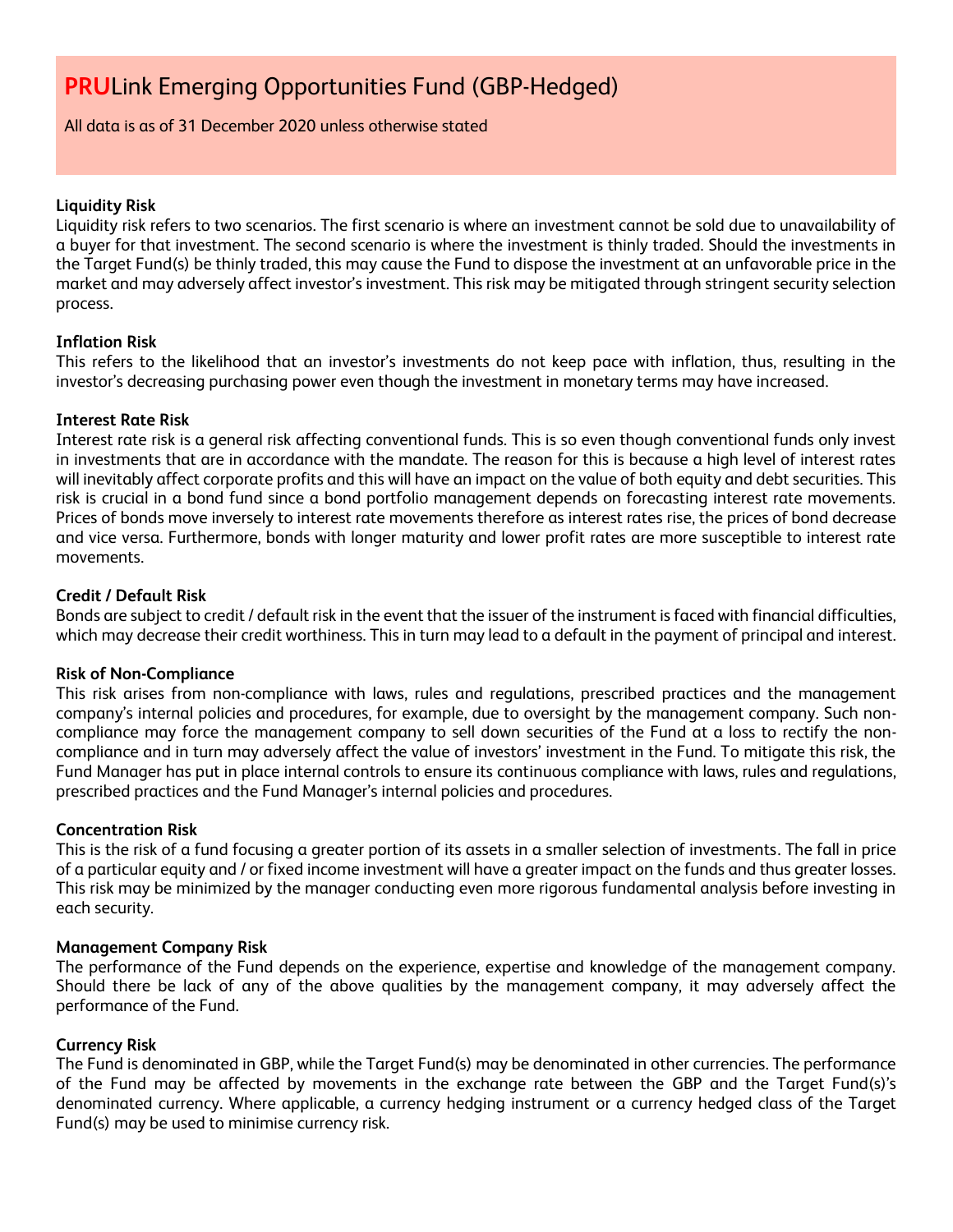All data is as of 31 December 2020 unless otherwise stated

#### **Derivatives Risk**

Derivatives (e.g. currency forward) may potentially be used to hedge against any risk that may be derived from investing in the Target Fund(s), such as, but not limited to, currency risk. The Fund may hedge up to 100% of foreign currency exposure using derivatives (e.g. currency forward).

#### **Portfolio Risk**

The Fund is intended for investors who can accept the risks associated with investing primarily in the securities of the type held in the Fund. Investments in equities will be subject to the risks associated with equity and equity-related securities, including fluctuations in market prices, adverse issuer or market information and the fact that equity and equity-related interests are subordinate in the right of payment to other corporate securities, including debt securities. Likewise, investments in fixed income securities will be subjected to the risks associated with debt securities including credit and interest rate risk, and the additional risks associated with high-yield debt securities, loan participations and derivative securities. In addition, investors should be aware of the risks associated with the active management techniques that are expected to be employed by the Fund.

### **Specific Risks when Investing in the Target Fund(s) or its Sub-Fund(s) (collectively to be known as "Target Fund(s)")**

#### **Security Risk**

Adverse price movements of a particular security invested by the Target Fund(s) may adversely affect the Target Fund(s)'s net asset value. The Target Fund Manager(s) strives to mitigate the impact of a particular security risk through portfolio diversification, which will help spread the element of risk.

### **Fund Management of Target Fund(s) Risk**

While the Fund Manager will exercise due skill and care in selecting the Target Fund(s), it does not have control over the management of the Target Fund(s) and there is no guarantee that the investment objectives will be met. This may result in policyholders suffering losses in their investments in the Target Fund(s).

The Target Fund(s) may change its objectives and become inconsistent with the objective of the Fund. In such instances, the Fund Manager will replace the Target Fund(s) with another collective investment scheme which the Fund Manager considers to be more appropriate in meeting the objective of the Fund.

### **Errors in Calculation of the Net Asset Value of the Target Fund(s)'s Risk**

There is a possibility there are errors in calculation of the net asset value of the Target Fund(s). In the event such errors occur, the net asset value of the Target Fund(s) will be affected hence, the Target Fund(s) will comply with the rules set forth in the relevant regulatory provisions applicable to the Target Fund(s). Compensation, if any, paid by the Target Fund(s) (subject to the laws of the jurisdiction in which such Target Fund(s) is domiciled), will be credited to the Fund as and when compensation is received.

In view of the foregoing, policyholders must be aware that there are circumstances where neither the Target Fund(s) nor the Fund Manager will be bound to compensate final beneficial owners.

#### **Liquidity Risk**

Liquidity risk here refers to two scenarios. The first scenario is where the allocated liquidity of the Target Fund(s) is insufficient to meet redemption needs. The second scenario is where the Target Fund(s) is thinly traded. Should the investments in the Target Fund(s) be thinly traded, this may cause the Target Fund(s) to dispose the investment at an unfavorable price in the market and may adversely affect investors' investment. This risk may be mitigated through stringent security selection process.

#### **Countries or Foreign Securities Risk**

This risk is associated with investments in securities listed or domiciled in countries other than the country of domicile. Any changes in the economic fundamentals, social and political stability, uncertainty or changes in countries' official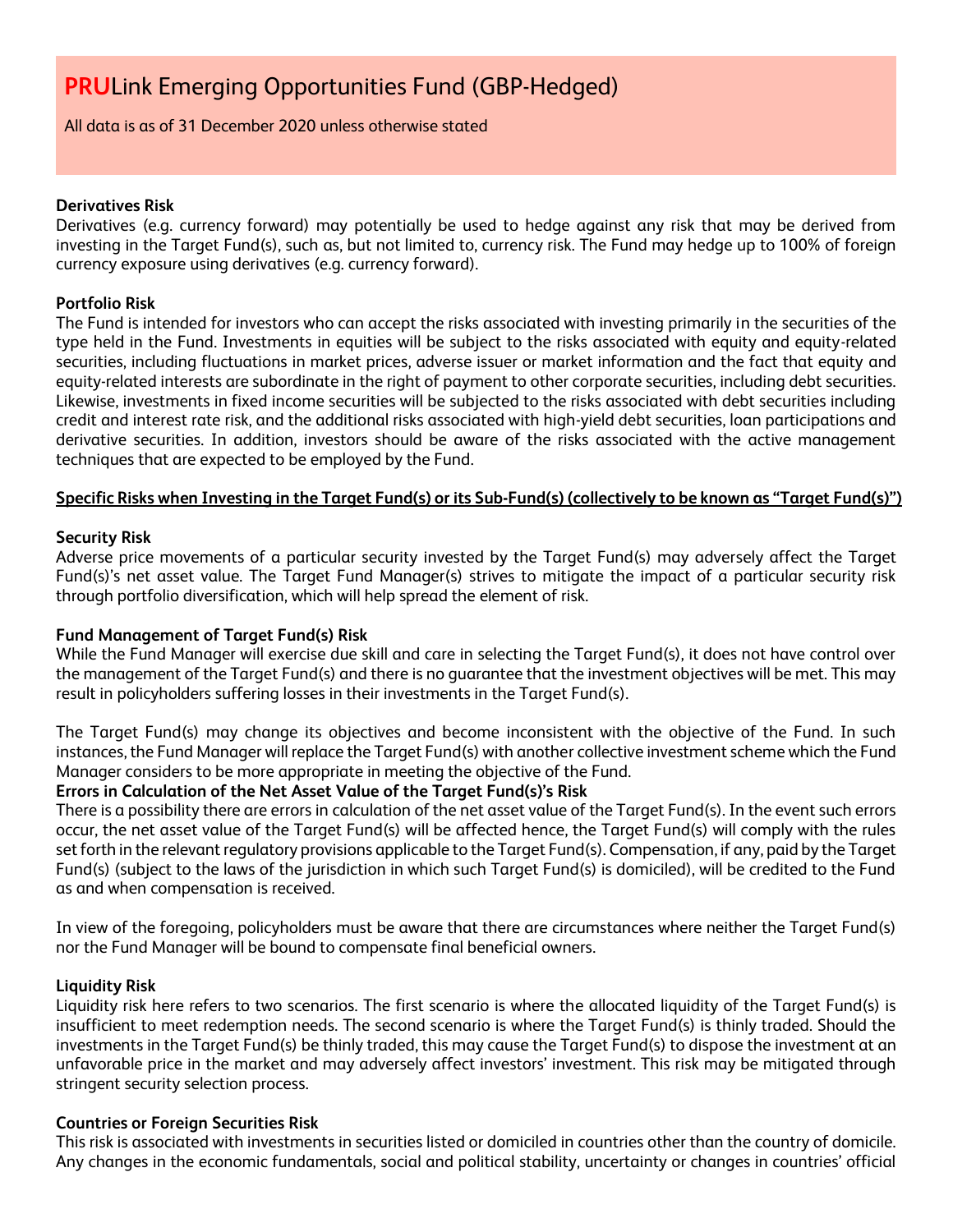All data is as of 31 December 2020 unless otherwise stated

currencies, currency movements and foreign investments policies in these countries may increase the volatility in asset values, liquidity and default risk which may have an impact on the prices of the securities that the Target Fund(s) invests in and consequently may affect the net asset value of the Target Fund(s).

Investments in certain markets may be restricted or controlled. In some countries, direct investments in securities may be prohibited and restricted due to regulatory requirements. These limitations may increase transaction costs and adversely affect a security's liquidity and the price in connection with the security.

The Target Fund Manager(s) will monitor and observe the developments in these countries where assets of the Target Fund(s) are allocated. In addition, the Target Fund Manager(s) will also employ a systematic investment process, which includes regular review, to manage and mitigate this risk.

#### **Currency Risk**

The Target Fund(s)'s underlying investments may be denominated in their local currency, which may differ from the Target Fund(s)'s currency of denomination. The performance of the Target Fund(s) may be affected by movements in the exchange rate between the local currency of its underlying investments and the Target Fund(s)'s denominated currency.

#### **Charges to Capital Risk**

The Target Fund(s)'s charges and expenses are taken from the capital, in whole or in part, resulting in possible constraint of capital growth.

#### **Restrictions on Foreign Investment**

Some countries prohibit or impose substantial restrictions on investments by foreign entities. There may also be instances where a purchase order subsequently fails because the permissible allocation to foreign investors has been filled, depriving the Target Fund(s) of the ability to make its desired investment at the time.

#### **Derivatives Risk**

The Target Fund Manager(s) may invest in derivatives which will be subject to risks. While the judicious use of derivatives by professional investment managers can be beneficial, derivatives involve risks different from, and, in some cases, greater than, the risks presented by more traditional securities investments. Some of the risks associated with derivatives are market risk, management risk, credit risk, liquidity risk and leverage risk. Investments in derivatives may require the deposit or initial margin and additional margin on short notice if the market moves against the investment positions. If no provision is made for the required margin within the prescribed time, the investment may be liquidated at a loss. Therefore, it is essential that such investments in derivatives are monitored closely.

The Target Fund Manager(s) has the necessary controls for investments in derivatives and have in place systems to monitor the derivative positions for the Target Fund(s). The Target Fund Manager(s) does not intend to use derivatives transactions for speculation or leverage but may use them for efficient portfolio management and/or risk management. Currency risk is simply one of the market risks which the fund will be exposed to and can be hedged using derivatives such as FX forwards/futures. Often the underlying currency risk may be taken on as a result of buying an underlying equity or bond. If the Target Fund Manager(s) does not want to also take the currency risk associated with these underlying assets, the Target Fund(s) may use Forward Foreign Exchange contracts to hedge any currency risk derived from holdings of non-base currency positions. Essentially this use of currency forwards is to hedge currency risk in the Target Fund(s).

#### **Risks Associated with Investments via Stock Connect**

The relevant rules and regulations on Stock Connect are subject to change which may have potential retrospective effect. The Stock Connect is subject to quota limitations. Where a suspension in the trading through the programme is effected, the Target Fund's ability to invest in China A-Shares or access the PRC market through the programme will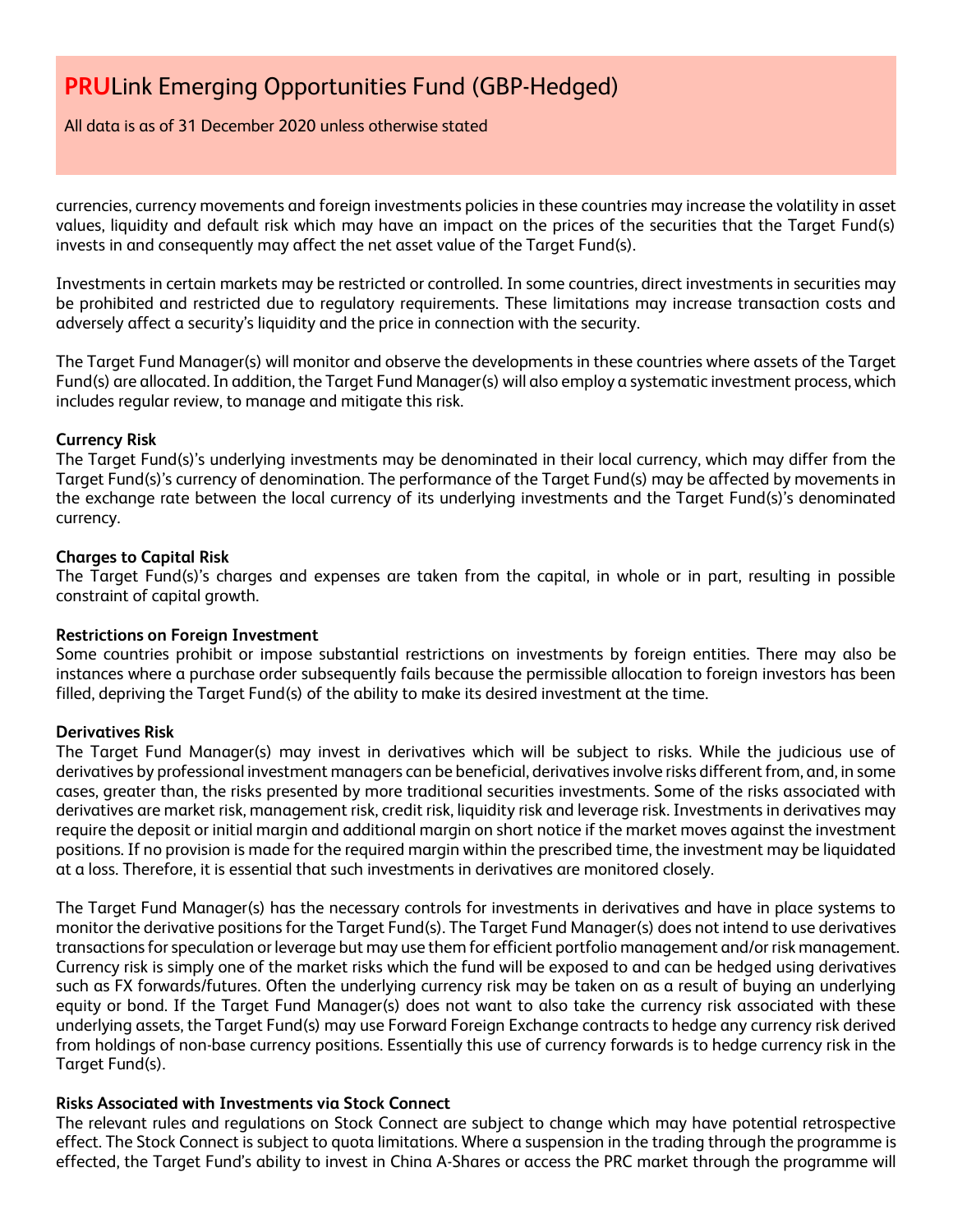All data is as of 31 December 2020 unless otherwise stated

be adversely affected. In such event, the Target Fund's ability to achieve its investment objective could be negatively affected.

*The above should not be considered to be an exhausted list of the risks which potential policyholders should consider before investing in the Fund. Potential policyholders should be aware that an investment in the Fund may be exposed to other risks of exceptional nature from time to time.*

#### **Risk Management**

#### **Forecasting Risk**

Potential risks are taken into consideration in the process of sector allocation and stock selection based on analysis on various key factors such as economic conditions, liquidity, qualitative and quantitative aspects of the securities.

#### **System Control**

Risk parameters are set internally for each fund, depending on client's risk profile. These risk parameters include limits of issuer bet, group issuer, sector rating and issue size of the securities held in the portfolio.

A front-end office system is in place to monitor portfolio risks, serving as an auto filter for any limitations or breaches.